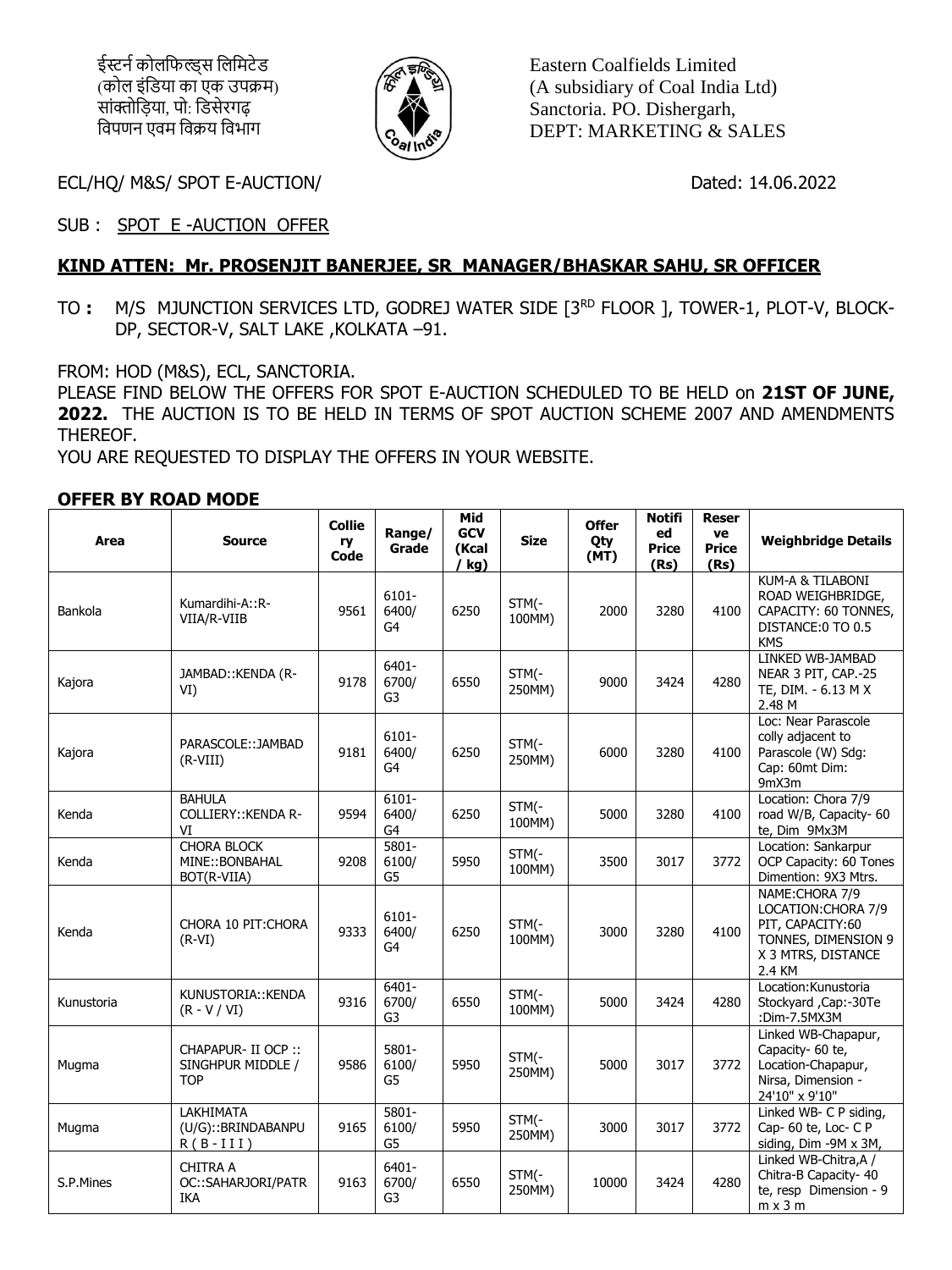| Area      | <b>Source</b>                                                     | <b>Collie</b><br>ry<br>Code | Range/<br>Grade                     | Mid<br><b>GCV</b><br>(Kcal<br>kg) | <b>Size</b>     | <b>Offer</b><br>Qty<br>(MT) | <b>Notifi</b><br>ed<br><b>Price</b><br>(Rs) | <b>Reser</b><br>ve<br><b>Price</b><br>(Rs) | <b>Weighbridge Details</b>                                                                               |
|-----------|-------------------------------------------------------------------|-----------------------------|-------------------------------------|-----------------------------------|-----------------|-----------------------------|---------------------------------------------|--------------------------------------------|----------------------------------------------------------------------------------------------------------|
| S.P.Mines | CHITRA OCP:: COLONY                                               | 9132                        | 6401-<br>6700/<br>G3                | 6550                              | STM(-<br>250MM) | 5000                        | 3424                                        | 4280                                       | Linked WB-Chitra-C<br>Capacity- 50 te,<br>Location-, near check<br>post, Dimension 9M X<br>3M            |
| Salanpur  | <b>DABOR</b><br>OCP::SALANPUR 'A (<br>$B - I I)$                  | 9239                        | 5501-<br>5800/<br>G6                | 5650                              | STM(-<br>250MM) | 8000                        | 2804                                        | 3505                                       | Linked WB-DABOR<br>COLLY, Capacity- 60 te,<br>Location- Near -Dabor<br>Colly                             |
| Salanpur  | <b>ITAPARA</b><br>OCP::SALANPUR(B-<br>$I, B-II, B-III, B-IV, B-V$ | 9589                        | 5501-<br>5800/<br>G6                | 5650                              | STM(-<br>250MM) | 5000                        | 2804                                        | 3505                                       | MHN OCP W.B.<br>CAP.60tes, Location<br>MHN W.B. Office, Dim.<br>24"8"X10"                                |
| Satgram   | J.K.NAGAR::BOGRA<br>(R-VI)&SATGRAM (R<br>$-V)$                    | 9310                        | $6101 -$<br>6400/<br>G4             | 6250                              | STM(-<br>250MM) | 4000                        | 3280                                        | 4100                                       | Modern Satgram Coal<br>Depot Road WB;<br>Location: Modern<br>Satgram Siding. Cap-<br>50 Te, Dim: 9M X 3M |
| Satgram   | NIMCHA::NEGA(R-<br>VIII)&NARAINKURI<br>$(R-VII)$                  | 9309                        | $6101 -$<br>6400/<br>G4             | 6250                              | STM(-<br>250MM) | 4000                        | 3280                                        | 4100                                       | Nimcha Road WB near<br>Nimcha Colliery Siding,<br>Capacity-30 Te<br>Dimension: - 3M X 9M                 |
| Sodepur   | DHEMOMAIN::BORAC<br>HAK (R--VIII)                                 | 9244                        | $6101 -$<br>6400/<br>G <sub>4</sub> | 6250                              | STM(-<br>100MM) | 1500                        | 3280                                        | 4100                                       | Dhemomein coal Depot<br>Cap:-60Te 43'X11'                                                                |
| Sripur    | <b>BHANORA WEST</b><br><b>BLOCK MINE::SRIPUR</b><br>$(R - VI)$    | 9287                        | 6101-<br>6400/<br>G4                | 6250                              | STM(-<br>250MM) | 1000                        | 3280                                        | 4100                                       | NORTH GHUSICK W.B.,<br><b>LOC- NORTH GHUSICK</b><br>COLLY, CAP-25 TE,<br>SIZE-7.42 M X 3.1 M             |

# **OFFER BY RAIL MODE**

| Area           | <b>Source</b>                    | Range<br>Grade       | Mid GCV<br>(Kcal/kg) | <b>Size</b>          | <b>Offer</b><br>(in<br>rake) | <b>Notifi</b><br>ed<br><b>Price</b> | <b>Reserv</b><br>e Price | <b>Weighbridge Details</b>                         |
|----------------|----------------------------------|----------------------|----------------------|----------------------|------------------------------|-------------------------------------|--------------------------|----------------------------------------------------|
| Jhanjra        | PAWI POCP-I                      | 6101-<br>6400/<br>G4 | 6250                 | STM (-<br>100M<br>M) | 10                           | 3280                                | 4100                     | PAWI RAIL WEIGHBRIDGE;<br>CAPACITY: 140 TE         |
| Bankola        | POCP-II                          | 6101-<br>6400/<br>G4 | 6250                 | STM (-<br>100M<br>M) | 20                           | 3280                                | 4100                     | PAWI RAIL WEIGHBRIDGE;<br>CAPACITY: 140 TE         |
| Sonepur Bazari | PAW-II PD<br>(Dalurbandh siding) | 6101-<br>6400/<br>G4 | 6250                 | STM (-<br>100M<br>M) | 10                           | 3280                                | 4100                     | DALURBAND RAIL<br>WEIGHBRIDGE; CAPACITY:<br>100 TE |

### **NOTICE FOR BIDDERS/ BUYERS OF COAL UNDER SPOT E-AUCTION**

For terms and conditions of Spot E-Auctions, buyers are advised to visit the website of Coal India Limited [\(www.coalindia.in\)](http://www.coalindia.in/). However relevant clauses of the said terms and conditions stand modified as per the guidelines received from GM (M&S), Coal India Limited vide letter ref. no. CIL/M&S/E-Auction/355 date: 15.06.2018:

As per directions of CIL, all the bidders/ buyers of coal under Spot E-Auction are hereby notified that the following terms and conditions shall be applicable on all the Spot E-Auctions which are to be conducted hereinafter.

"*Auction shall be conducted on the Floor price, i.e., reserve price for each source/lot.*

*Bid price shall be expressed in terms of percentage premium over notified price on the date of bidding. Percentage premium will remain constant throughout lifting period of the particular spot e-auction.*

*Bid price shall be subject to revision with the changes in notified price of coal if any. Revised bid price shall be calculated by adding percentage premium over the revised Notified price prevailing on the date of supply.*

*Change in bid price shall only be upward in nature, i.e., only upward notified price revision shall be considered. In case of downward revision in notified price, the bid price at the date of bidding shall prevail at the time of supply*."

#### **Post auction activities**

Coal value and requisite documents are to be deposited within a period of 10 working days after the closure of the auction (Customers are requested not to wait till the last date for deposition of coal value as any delay in transmission